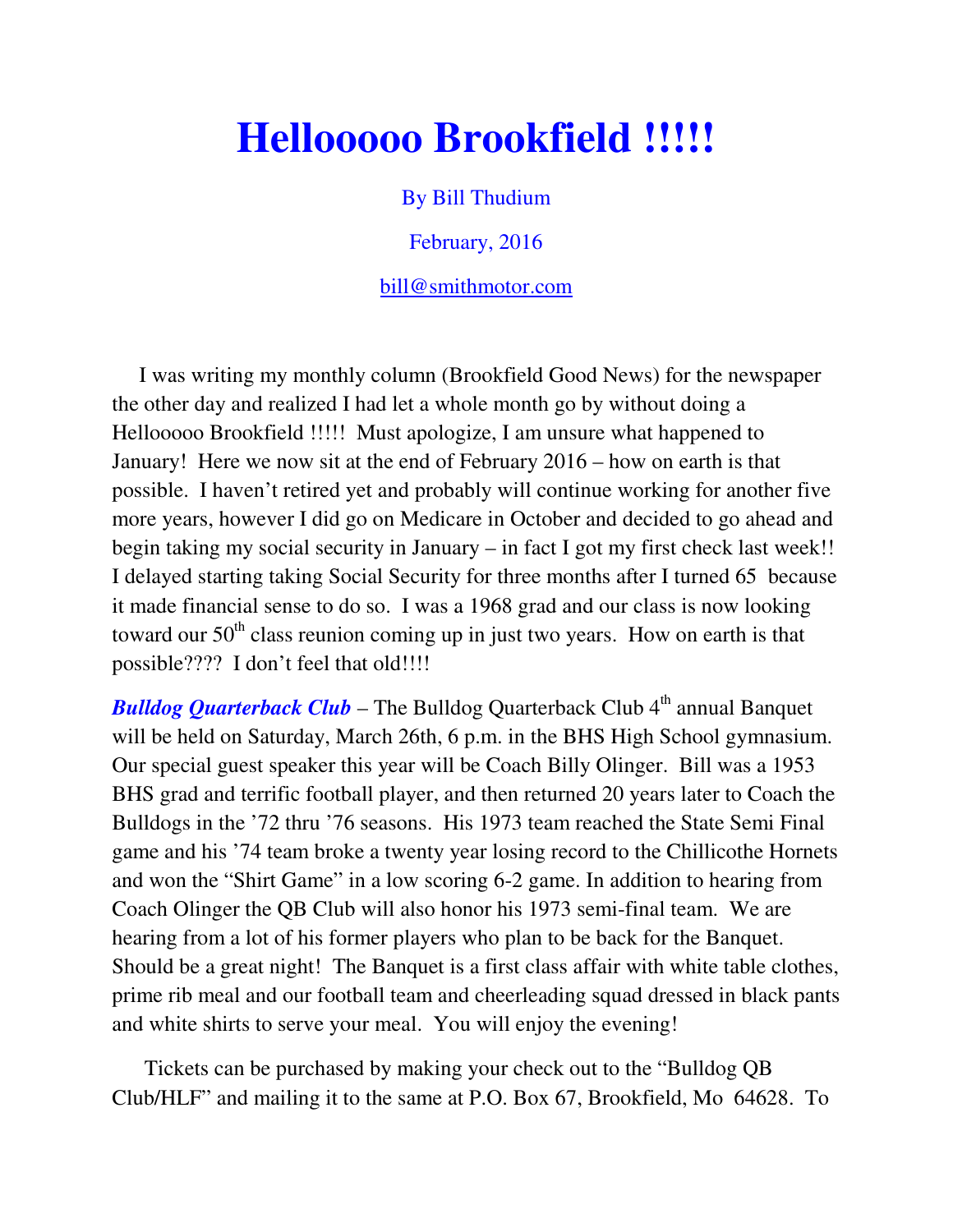purchase tickets online, join or renew with the QB Club (\$50), or make donations please go to the following PayPal link; https://www.paypal.com/cgibin/webscr?cmd=\_s-xclick&hosted\_button\_id=GZSU3F7SYB8W4 Locally tickets can be purchased from Bill Thudium, Coach Nile Thudium, Kevin DeVoy, Blake DeVoy, Jarrod Black, Mike McBroom, Jim Lane, Terrill Lane, Robbie Garr, Nathan Stufflebean, Russ Morris, RJ Staddie, Matt Parn and Jerod Gilman.

We hope everyone will be able to join us for the banquet but if the timing does not work you can still purchase a ticket and support the QB Club. The Club can use your donated tickets to help some parents of players attend who would not be able to afford to do so otherwise, and you retain the opportunity to win the money if your ticket stub is drawn. Proceeds from the annual fundraiser are used by the QB Club to maintain and make improvements at Burlington Field. Don't forget about the Bulldog Quarterback Club Facebook page. We are in the process of creating a web page too but in the meantime the Facebook page is a good way to keep abreast of what is happening and how the football team is doing. Don't forget to click "Like" and urge your friends to do the same!

*New Brookfield Water Park/Swimming Pool* – After much discussion a decision was made to build the new Brookfield facility in the same proximity as the current pool in our South City Park. Some discussion is being given to turning the main pool into a skateboard park rather than spending a huge sum of the available money on removal of the old pool. Our youth task force has been in favor of a skate park for several years now and just never could raise the money to build one from scratch. This is an opportunity and I hope Parks and Recreation will look at it seriously. Regardless of the decision work will begin later this spring on plans with construction to be completed sometime in the spring of 2017. Our old pool was built in 1959 and had developed maintenance issues that were far more expensive than the City could handle. A sales tax issue was approved by the voters which gave us approximately \$2.5 million dollars for a new facility, along with some funds going to Parks and Recreation each year to help this seriously underfunded City department.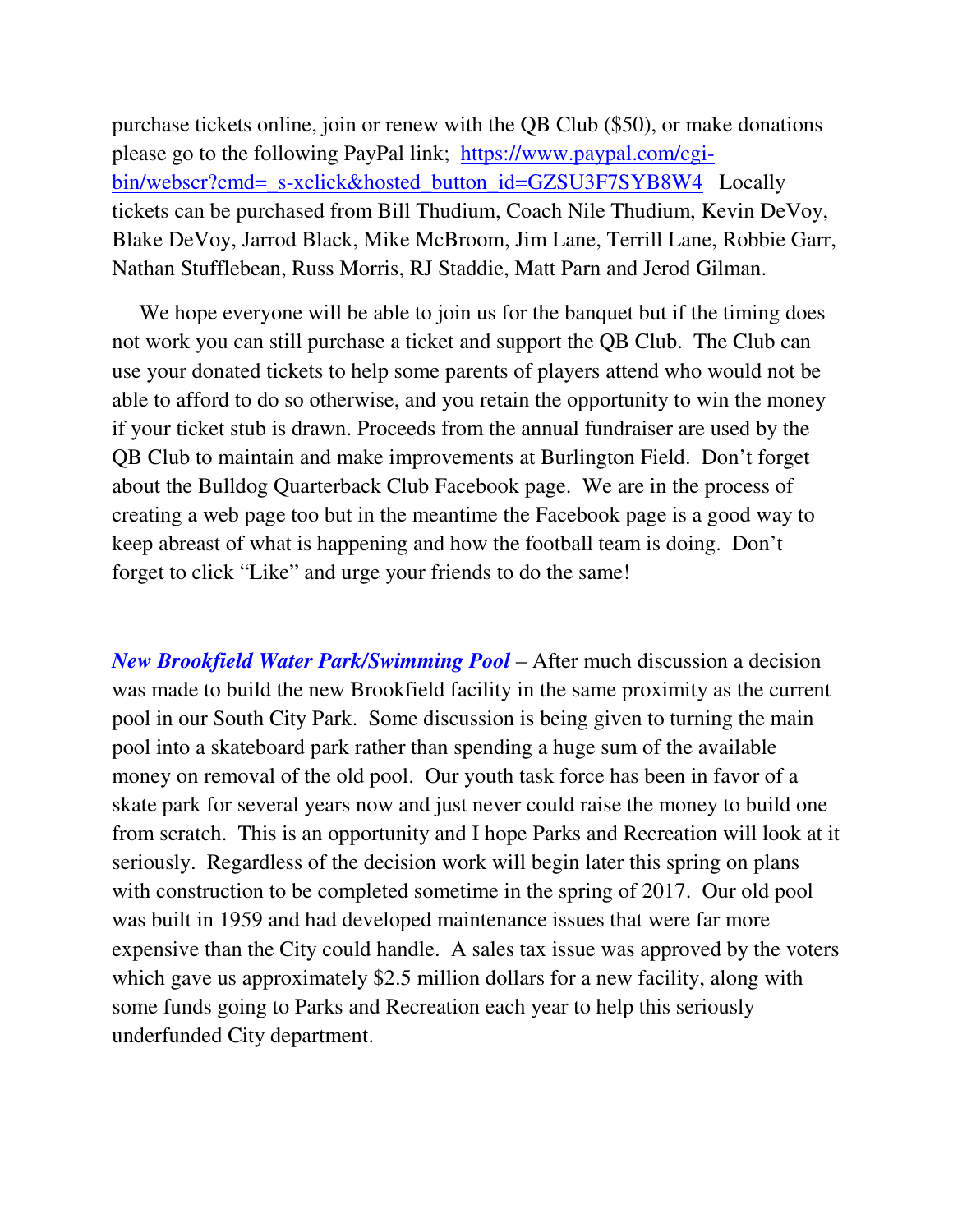*Twin Parks* – You will see a lot of change in the look of the Twin Parks when you arrive for Alumni Weekend this summer. The Committee working to revitalize the Parks brought in a tree expert this past year to help us identify diseased and dying trees and help the city select various other trees that would need to thinned out in order to make room for new playground equipment and a performance venue. This week City crews have been cutting down all of those trees the expert identified and then are following up now digging up the stumps with a back hoe. New trees will be planted this spring. Many of the old trees have been dangerously dropping big limbs and for good reason many of them are 150 years old!!! It was time to thin, cleanup and replant as we look toward revitalizing our Parks but it sure won't be as shady for a while!!

*New Adams School Days* – There has been quite a discussion in an internet group about Brookfield's old school buildings. The New Adam's school in particular has drawn a lot of discussion, a chance to see old pictures and reading things people recollect about attending there has been a bunch of fun. You can always go online to the "You're from Brookfield If…… Facebook page and join in.

 My memories of New Adams range from kindergarten when I was 5 years old and ran thru  $6<sup>th</sup>$  grade there. My kindergarten teacher was Mrs Ehrich. I remember going to the lunchroom for milk at some point in the afternoons for milk and for a couple more cents you could get chocolate! Our classroom was on the west end, first floor of the building. All school assemblies were held in the gym which had a stage on the north end. There was a big wooden balcony that circled the gym and I can remember the physical education teachers would have the kids run laps around it during gym class. You could hear that "thundering noise all over the school. At assemblies some of the kids sat in the balcony and the janitors sat chairs up on the basketball floor for the rest of the kids. My memory isn't clear on who sat upstairs, the younger ones or the older kids. Maybe someone out there will have a better memory. I remember if you were good the teacher would let you have the honor of taking the erasers to the janitor's room and cleaning them on a machine that had a vacuum attached to it to hold down the dust.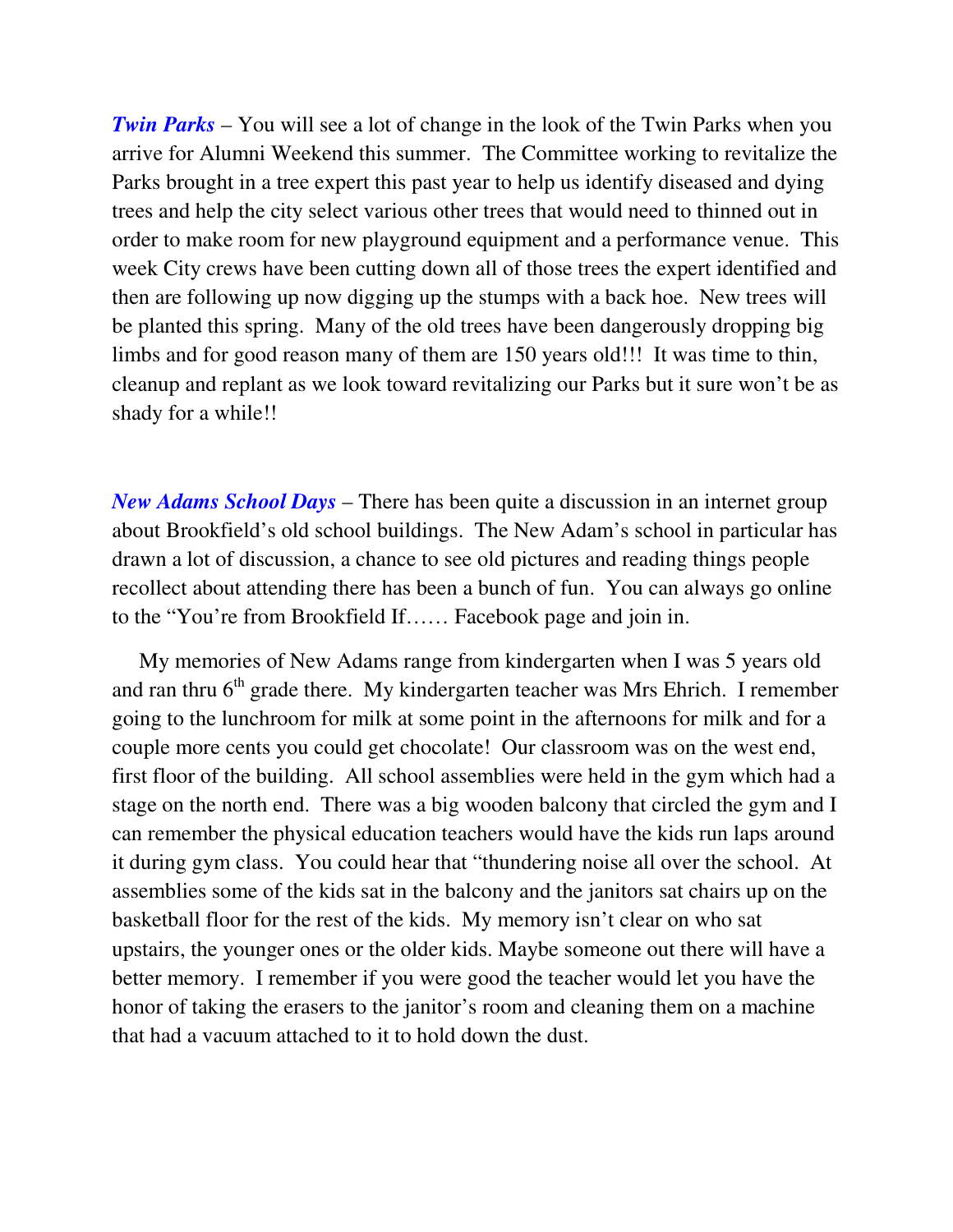I only lived two blocks from New Adams so it was just a short walk down the alley to get to school each day. When I was in fifth/sixth grade the School Boy patrol was instituted. Those of us chosen to serve had our special belts and hats and we guarded all of the intersections to stop traffic when kids needed to cross the street. It was a real honor to be a safety patrolman. I'm not sure how long the program lasted. I was chosen to represent the Missouri Safety Patrol in Washington D.C. our  $6<sup>th</sup>$  grade year. Kids chosen from schools all over Missouri came together to travel to Washington D.C. where we toured all of the sites, visited the museums, met our Congressmen and U.S. Senators and finally joined with Patrol Boys from all over the nation in a huge parade. We were given special orange patrol belts and hats for the occasion – I think I still have that stuff in a box somewhere. My folks bought me one of those new little Kodak cameras with the square bulb that flipped around after flashing a picture. I went thru a lot of bulbs but later learned I had forgotten to change the film, as a result not many memories of my trip were captured in pictures!!!! After all that was a lot of stuff to remember for a wide eyed eleven year old running around in the nation's capital!!!

I had Mrs. McDonald for  $2<sup>nd</sup>$  grade. She was a good teacher and I liked her but she could be a little scary too. Bobbie Thomas was a wild one at that age and Mrs. McDonald had a terrible time keeping him in his seat during class. Finally one day she sat him down and duct taped his torso and legs to his chair. That did the trick with Bobbie but can you imagine what they would do to a teacher today who did something like that!!!! In sixth grade we had our first introduction to playing musical instruments. Boy was that a noisy room with all of us blowing on those little red flutophone/recorder instruments – at least I think that is what they were called?? It was our first real introduction to learning how to read music – I was a little ahead on that because I had been taking piano lessons. The teacher could see that I already knew how to read music and pushed me to join the band when I went the north side for Jr. High the next year. I wanted to play sports instead and so my instrument playing history was reserved to a few years of piano lessons!

*Brookfield Wrestling Report* – As many of you know Brookfield has been a top ten Wrestling school for many years and despite having fewer numbers this year we once again finished well. This past weekend we had seven kids qualify for the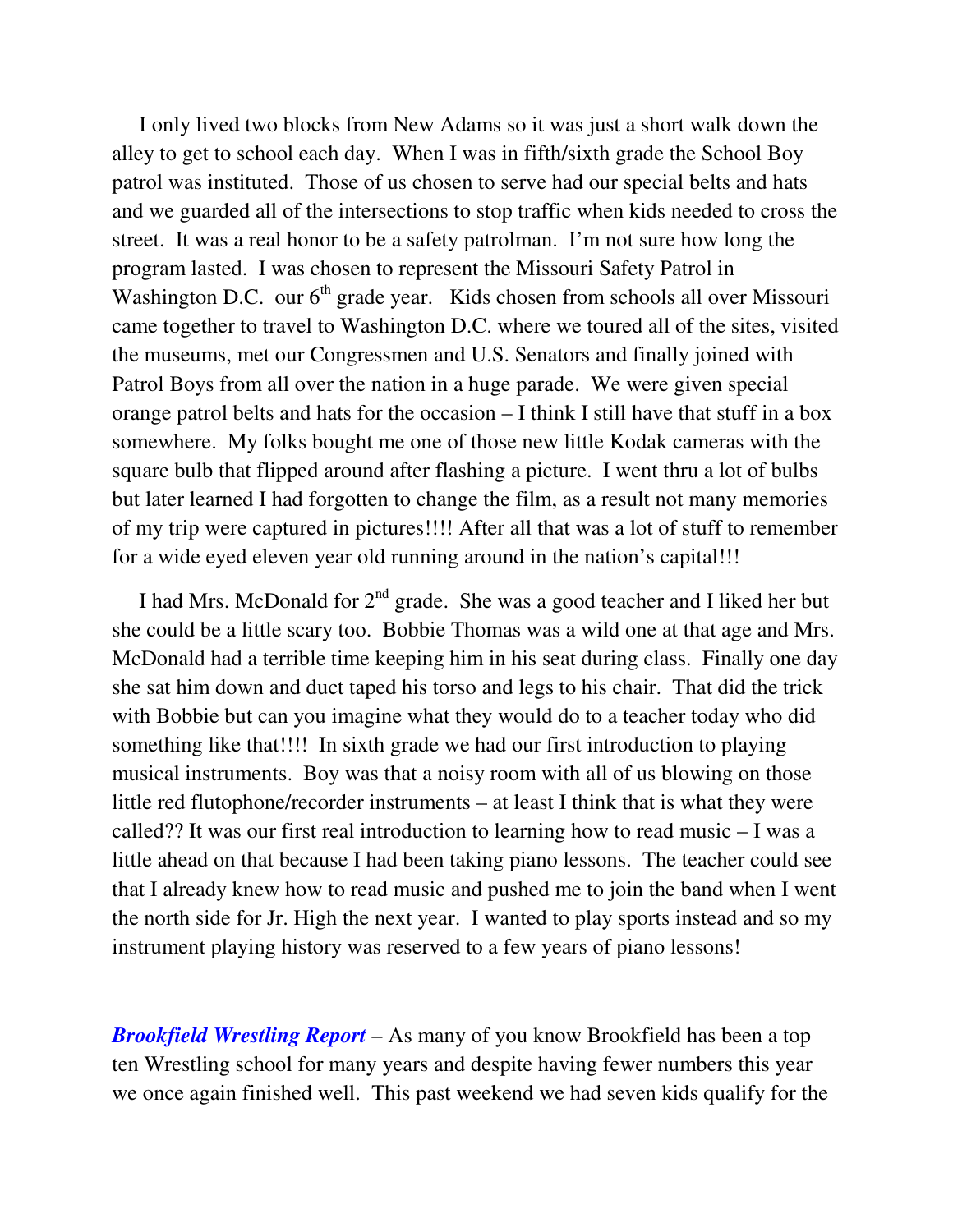State Tournament in Columbia. Normally we have ten or more qualify but just didn't have the kids to cover many of the weight classes this year. Class 1 champ Seneca qualified 14 kids and they were all good ones. Our kids did well as always and we clawed out a  $6<sup>th</sup>$  place finish out of 51 Class 1 schools . Freshman wrestler Brooks Baker became our first freshman State champion in the 285 lb. class, Junior Drake Menconi took  $5<sup>th</sup>$  place at 195 lbs and Senior Reed McBoom finished with a 6<sup>th</sup> place after injuring his knee in the semi-final match that went to overtime and then was unable to compete for third place the next day.

*Linn County Community Chorus* – The Chorus began practicing this week for our annual Spring concert. Practices are a held each Thursday evening, 7 p.m. in the choir room of the Trinity United Methodist Church. New members are always welcome. Music will be made available during the first few practices. Members are asked to purchase your own music. Everyone in Linn County who enjoys singing is encouraged to join the group. The Concert is scheduled for Sunday, April  $17^{\text{th}}$ .

*Birthdays* – Feb. 20<sup>th</sup>, Martha Beach, Tanner Wallace, Bobbi Steen, Ronald Muck, Robyn Harris, Bob Guilford, Elizabeth Crawford, Feb. 21<sup>st</sup>, Doris Jean Demarest, Jacob Morton, Donna Greene, Mieah Chapman, Jenny Campbell, Max Admire, Janet Linebaugh, Feb. 22<sup>nd</sup>, Bruce Connor, Jan Parson, Debbie Scott, Karen Krenzel, Cory Huffman, Feb. 23rd, Gracie Roberts, Chris Dowell, Donna Milligan, Tanner Sims, Jacob Haley, Leslie Lentz, Feb. 24<sup>th</sup>, Erica Salmon, Rick Jenkins, Lane Hicks, Micah Mendenhall, Alex Moore, Frank Martin, Mike Muck, Jeremy Tripp, Rachael Potts, Donnie Robison, Kasie Lindsay, Feb. 25<sup>th</sup>, Todd Park, Lake Harmon, Linda Stark, Savannah Thompson, Freda Clark, Bridget Gillespie, Feb. 26<sup>th</sup>, Barbara Routledge, Marilyn Linscott, Jacinta Whitson, Douglas Griesebaum, Jessica Manning, Reid Foster, Feb. 27<sup>th</sup>, Adisyn Allen, Kelly Collins, Matthew Linscott, DW Norval III, Tyler Griesebaum, Allen Hayes, Chelsea Manning, Feb.  $28<sup>th</sup>$ , Shelby Lawless, Barb Jay, Joyce Epperly, Carole Bennett, Randy Hahn, Feb. 29<sup>th</sup>, Danny Baker, Robert Holland, Mar. 1<sup>st</sup>, Josh Davis Rojean Falconer, Zachary Neal, Jerry Stone, Brenda Foster, Duane Olinger, Ruby Kime, Brian Ehrich, Jim VanSickle, Roxanne Lentz, Rosella Heller, Richard Carpenter, Aiden Joe Robinson, Mar. 2<sup>nd</sup>, Jerry Falconer, Bethany White Ogle, Marty Stark, Joe Haley,